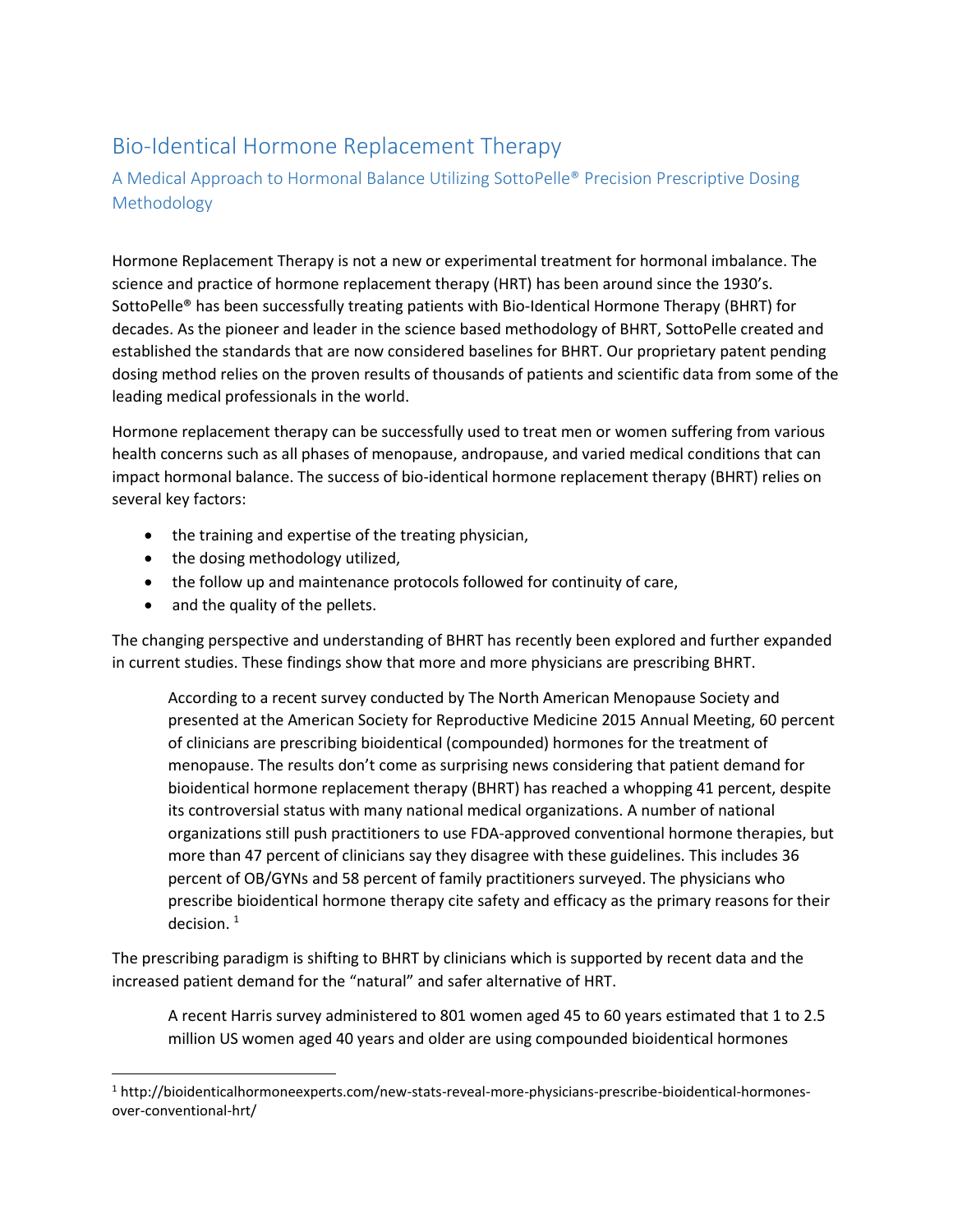annually. Among them, 1 in 5 women responded that the treatment was "personalized," and that their own physicians recommended the treatment. A second survey, the Rose survey of 2044 women aged 40 years and older suggested that bioidentical hormone use accounts for 28%-68% of hormone replacement prescriptions from physicians and that up to 2.5 million US women may be currently using them. In the survey, 1 in 4 women stated that their physicians had recommended bioidentical hormones. A survey of physicians found that almost half of respondents disagreed with recommendations of the North American Menopause Society. One third of those who disagreed were obstetricians, and 58% were family physicians. The most important factors cited for prescribing the products were efficacy and tolerability.  $2$ 

These statistics don't surprise us. After several decades of experience, working and training many of the practitioners currently administering BHRT, our collective patient data reflects a 98% success and satisfaction rate. Patients not only try BHRT, but the majority continue treatment beyond the first year. Patient satisfaction, retention, and continuity of care can be attributed to abatement of presenting symptoms and increase in quality of life. The key in this high degree of success is directly related to:

- the level of expertise of the medical practitioners administering the BHRT;
- implementation of appropriate dosing;
- maintenance and follow up;
- patient awareness and education;
- quality of BHRT pellets.

More information is now readily available to patients on alternative therapies and/or holistic approaches. This information and the quest for relief to the often debilitating symptoms some patients can experience, drives the demand for BHRT as a safe effective therapeutic option. Many of these patients are not candidates for synthetic variants of HRT as they are contraindicated due to other preexisting medical conditions or medications. For example, BHRT is not synthesized via the liver, so for patients with liver concerns, synthetic forms of HRT may be precluded as an option to treat hormonal imbalance and symptoms that impact quality of life. However, pellets can be a safe and effective therapeutic option.

For a properly trained practitioner using quality pellets, BHRT represents a medically sound and effective option for the treatment of hormonal deficits, and to maintain hormonal equilibrium in a manner that supports the patient's lifestyle. The subcutaneous insertion of BHRT pellets has solid empirical data to support the effectiveness of this delivery method. And coupled with "no effort" patient compliance (patients don't have to remember to dose themselves or risk taking an incorrect amount) increases patient success, satisfaction and effectiveness. Additional clinical information on the actual process for implementation of pellets is available upon request with our Physician Support Team.

As physicians you already understand the mechanics and symptomology of menopause and andropause. But do you have a clear understanding between natural and bio identical hormone therapy as a distinguishing factor in choosing the best treatment protocol for your patients? SottoPelle® trained physicians understand this distinction and it is a critical factor in their success. In 2015, Harvard Health Publications clearly noted the important distinguishing aspects of the BHRT and benefits.

 $\overline{\phantom{a}}$ 

<sup>2</sup> http://www.medscape.com/viewarticle/855845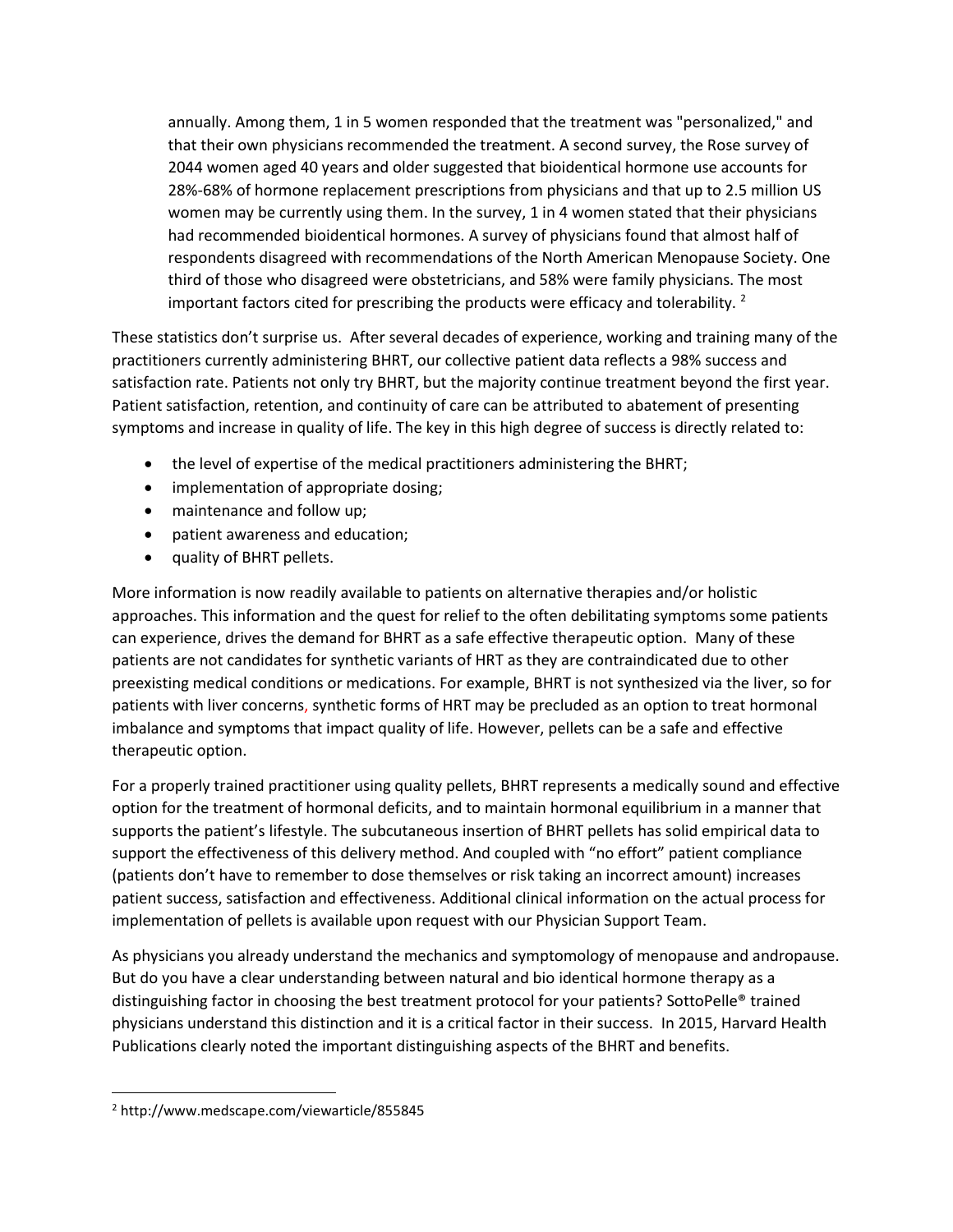Bioidentical hormone therapy is often called "natural hormone therapy" because bioidentical hormones act in the body just like the hormones we produce. But here again, that tricky word natural muddies the waters. Pregnant mares' urine is natural, but Premarin is not bioidentical, at least not to human estrogen. The same goes for Cenestin, which is made from plants but is not bioidentical. Technically, the body can't distinguish bioidentical hormones from the ones your ovaries produce. On a blood test, your total estradiol reflects the bioidentical estradiol you've taken as well as the estradiol your body makes. On the other hand, Premarin is metabolized into various forms of estrogen that aren't measured by standard laboratory tests. Proponents of bioidentical hormones say that one advantage of bioidentical estrogen over Premarin is that estrogen levels can be monitored more precisely and treatment individualized accordingly. Skeptics counter that it hardly matters, because no one knows exactly what hormone levels to aim for, and symptoms, not levels, should be treated and monitored. $3$ 

The key differentiating factors between many BHRT providers and SottoPelle® lies in experience and understanding, our quality of the pellets used, proprietary and precise dosing algorithm, and our advanced physician training and extended support. Individualized and precise treatments coupled with consistent attention to symptoms are critical in the patient's success with BHRT. SottoPelle® created the first dosing site to be used for BHRT that considers many variables of patient medical status when dosing. Many others try to copy our methodology and science, but don't settle for an imitation when it comes to your patients and practice. We are and have been the worldwide leader in BHRT for a very long time. *There is a reason why celebrities, professional athletes, veterans, and anyone who understands BHRT are our patients – they believe in excellence.* 

Our business model and technology has allowed SottoPelle to be implemented and made available worldwide. We created the standards for patient care in BHRT, and are continually developing, innovating, and evolving via physician training and support, patient education, and field research.

#### *SottoPelle® realizes that BHRT (or HRT) is not for everyone.*

Every practitioner will ultimately choose the best fit for his or her practice and patients. SottoPelle is NOT for every doctor or patient, as we understand health is a very personal choice. This choice should be made by an informed patient who has the guidance of an experienced medical professional. We strive to make that choice easier for our physicians and patients with ongoing education, support, and excellence. Our processes and protocols demand rigorous clinical and eLearning physician training. This promotes patient trust and confidence. It also enables successful and effective patient treatment. We provide hands on and timely support to assure that best practices are being followed on dosing and pellet implementation. Our goal is to educate and fully support physicians so that they can deliver the highest quality of care to their patients, and experience heightened effectiveness with a proven and safe methodology. These high standards benefit both your patients and practice. Our mandatory dosing site ensures that all physicians must monitor their patient's treatment protocol and note any potential issues should they arise. Dr. Gino Tutera realized in 1992 that there areno "one size fits all" or

 $\overline{\phantom{a}}$ 

<sup>3</sup> http://www.health.harvard.edu/womens-health/what-are-bioidentical-hormones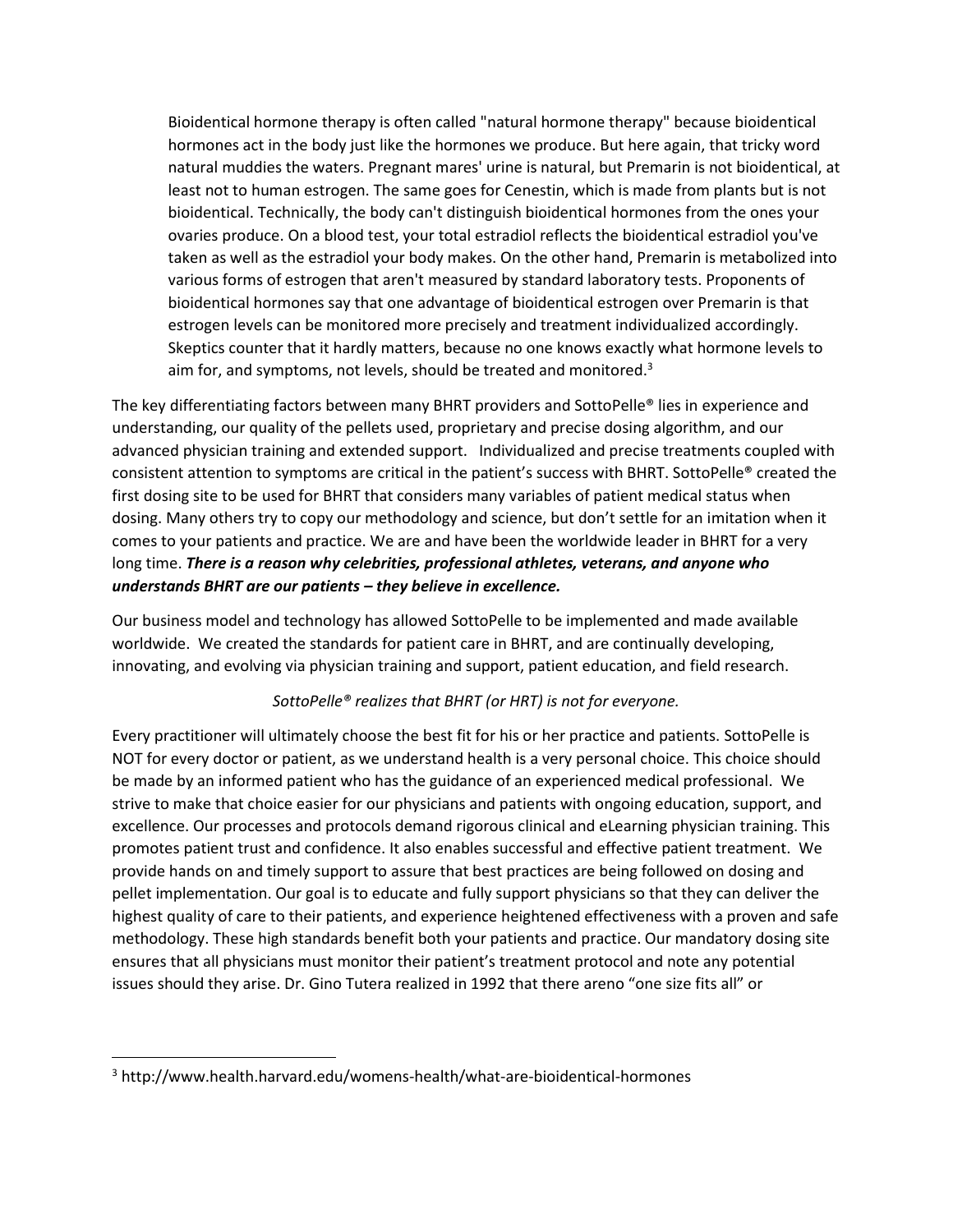"experimentation" when it comes to BHRT – SottoPelle represents decades of precision proven practical experience.

Please remember, only trained and certified medical professionals can provide SottoPelle®. Our providers are worldwide and are carefully vetted. They are in good standing with their medical peers and already have successful medical practices. We represent the top medical professionals in your community who are dedicated to providing only the very best medical care to their patients.

If you want to learn more about the science behind SottoPelle® and how it can help your patients and practice, please contact us today.

# Additional Case Studies to review at your convenience to learn more about BHRT and how it can help your patients:

BHRT:

1. Hotze SF and Ellsworth DP. Point/Counterpoint: The case for bioidentical hormones. J Am Physicians and Surgeons 2008; 13:43-36.

2. Barlow DH, Abdalla HI, Roberts ADG, et al. Long-term hormone implant therapy – hormonal and clinical effects. Obstet Gynecol 1986; 67:321-325.

3. Andres D Ruiz, Kelly R Daniels, Jamie C Barner, John J Carson and Christopher R Frei, Effectiveness of Compounded Bioidentical Hormone Replacement Therapy: An Observational Cohort Study. BMC Women's Health 201111:27

## Andropause:

4. Aminorroaya A. Kelleher S, Conway AJ, et al. Adequacy of androgen replacement influences bone density response to testosterone in androgen-deficient men. Eur J Endocrinol 2005; 152:881-886.

5. Synder PJ, Peachey H, Berlin JA. Effects of testosterone replacement in hypogonadal men. J Clin Endocrinol Metab 2000; 85:2670-2677.

6. Schubert M, Bullman C, Minnemann, et al. Osteoporosis in male hypogonadism: responses to androgen substitution differ among men with primary and secondary hypogonadism. Hormone Res 2003; 60:21-28.

7. Wang C, Swerdloff RS, Iranmanesh A, et al. Transdermal testosterone gel improves sexual function, mood, muscle strength, and body composition parameters in hypogonadal men. J Clin Endocrinol Metab 2000; 85:2839-2853.

8. Isidori Am, Giannetta B, Greco EA, et al. Effects of testosterone on body composition, bone metabolism and serum lipid profile in middle-aged men: a meta- analysis. Clin Endrocrinol 2005; 63:280- 293.